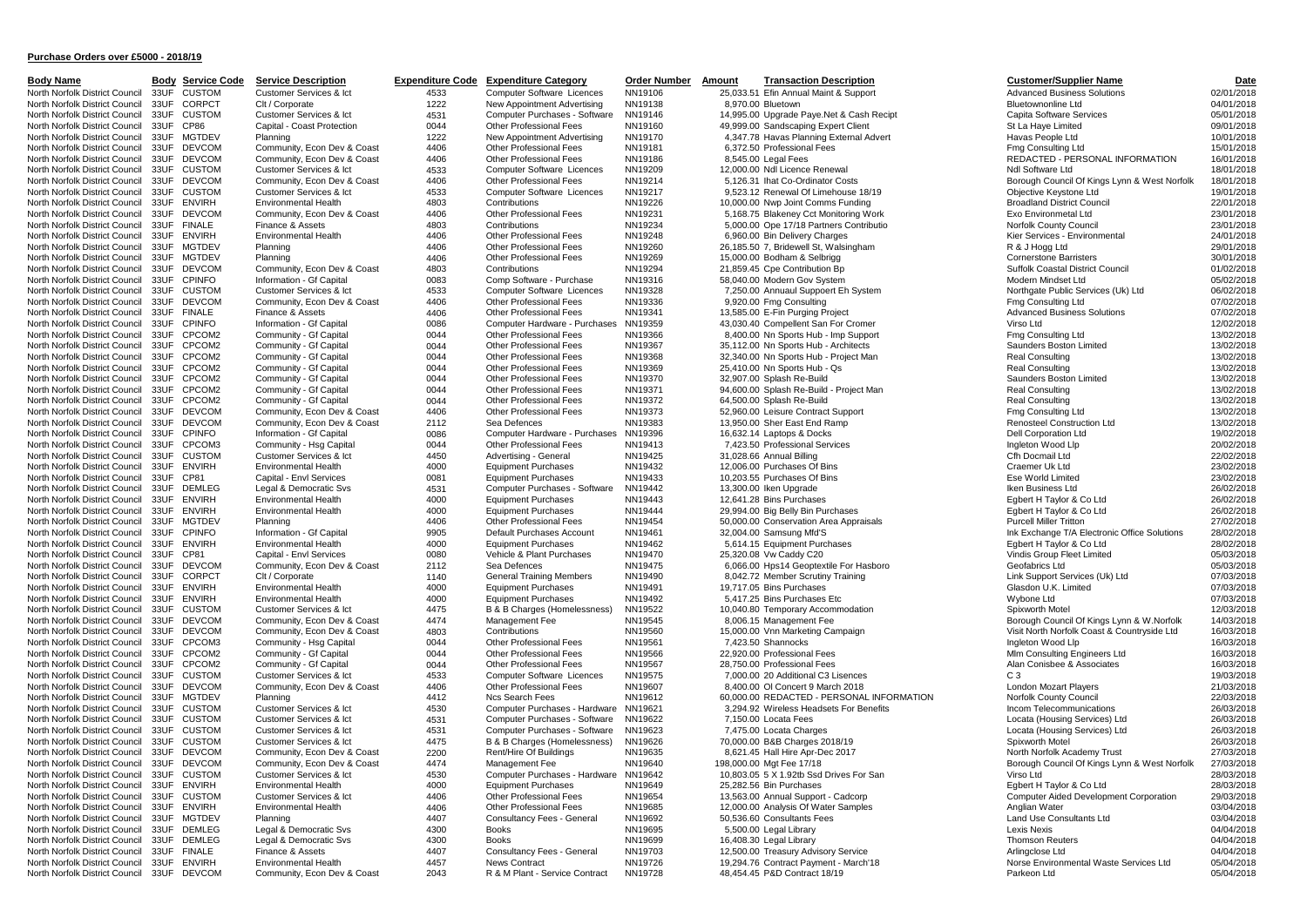| <u>Body Name</u>                                                 | <u>Body</u>  | <u>Со</u><br><u>Service</u>    |
|------------------------------------------------------------------|--------------|--------------------------------|
| North Norfolk District Council                                   | 33UF         | CP81                           |
| North Norfolk District Council                                   | 33UF         | <b>DEVCOM</b>                  |
| North Norfolk District Council                                   | 33UF         | <b>CUSTOM</b>                  |
| North Norfolk District Council                                   | 33UF         | <b>CUSTOM</b>                  |
| North Norfolk District Council                                   | 33UF         | DEVCOM                         |
| North Norfolk District Council                                   | 33UF         | <b>CUSTOM</b>                  |
| North Norfolk District Council                                   | 33UF         | MGTDEV                         |
| North Norfolk District Council                                   | 33UF         | <b>FINALE</b>                  |
| North Norfolk District Council                                   | 33UF         | <b>DEVCOM</b>                  |
| North Norfolk District Council                                   | 33UF<br>33UF | <b>FINALE</b><br><b>CUSTOM</b> |
| North Norfolk District Council<br>North Norfolk District Council | 33UF         | CP81                           |
| North Norfolk District Council                                   | 33UF         | <b>CPINFO</b>                  |
| North Norfolk District Council                                   | 33UF         | DEMLEG                         |
| North Norfolk District Council                                   | 33UF         | <b>ENVIRH</b>                  |
| North Norfolk District Council                                   | 33UF         | CPCOM2                         |
| North Norfolk District Council                                   | 33UF         | <b>ENVIRH</b>                  |
| North Norfolk District Council                                   | 33UF         | ENVIRH                         |
| North Norfolk District Council                                   | 33UF         | ENVIRH                         |
| North Norfolk District Council                                   | 33UF         | <b>ENVIRH</b>                  |
| North Norfolk District Council                                   | 33UF         | CPCOM2                         |
| North Norfolk District Council                                   | 33UF         | DEVCOM                         |
| North Norfolk District Council                                   | 33UF         | DEVCOM                         |
| North Norfolk District Council                                   | 33UF         | CPCOM2                         |
| North Norfolk District Council                                   | 33UF         | CPCOM2                         |
| North Norfolk District Council                                   | 33UF         | CPCOM2                         |
| North Norfolk District Council                                   | 33UF         | CPCOM2                         |
| North Norfolk District Council                                   | 33UF         | MGTDEV                         |
| North Norfolk District Council                                   | 33UF         | <b>DEVCOM</b>                  |
| North Norfolk District Council                                   | 33UF         | <b>FINALE</b>                  |
| North Norfolk District Council                                   | 33UF         | ENVIRH                         |
| North Norfolk District Council                                   | 33UF         | <b>ENVIRH</b>                  |
| North Norfolk District Council                                   | 33UF         | <b>ENVIRH</b>                  |
| North Norfolk District Council                                   | 33UF         | <b>ENVIRH</b>                  |
| North Norfolk District Council                                   | 33UF         | <b>ENVIRH</b>                  |
| North Norfolk District Council                                   | 33UF         | ENVIRH                         |
| North Norfolk District Council                                   | 33UF<br>33UF | CPCOM2                         |
| North Norfolk District Council<br>North Norfolk District Council | 33UF         | DEVCOM<br><b>DEVCOM</b>        |
| North Norfolk District Council                                   | 33UF         | CORPCT                         |
| North Norfolk District Council                                   | 33UF         | CPCOM2                         |
| North Norfolk District Council                                   | 33UF         | <b>CORPCT</b>                  |
| North Norfolk District Council                                   | 33UF         | <b>MGTDEV</b>                  |
| North Norfolk District Council                                   | 33UF         | <b>DEVCOM</b>                  |
| North Norfolk District Council                                   | 33UF         | <b>DEVCOM</b>                  |
| North Norfolk District Council                                   | 33UF         | ENVIRH                         |
| North Norfolk District Council                                   | 33UF         | <b>MGTDEV</b>                  |
| North Norfolk District Council                                   | 33UF         | 9810                           |
| North Norfolk District Council                                   | 33UF         | <b>ENVIRH</b>                  |
| North Norfolk District Council                                   | 33UF         | 9800                           |
| North Norfolk District Council                                   | 33UF         | <b>FINALE</b>                  |
| North Norfolk District Council                                   | 33UF         | CP81                           |
| North Norfolk District Council                                   | 33UF         | <b>ENVIRH</b>                  |
| North Norfolk District Council                                   | 33UF         | <b>DEVCOM</b>                  |
| North Norfolk District Council                                   | 33UF         | CP81                           |
| North Norfolk District Council                                   | 33UF         | <b>CPINFO</b>                  |
| North Norfolk District Council                                   | 33UF         | CP81                           |
| North Norfolk District Council                                   | 33UF         | <b>DEVCOM</b>                  |
| North Norfolk District Council                                   | 33UF         | CP81                           |
| North Norfolk District Council<br>North Norfolk District Council | 33UF         | <b>DEVCOM</b>                  |
| North Norfolk District Council                                   | 33UF<br>33UF | CPCOM2<br><b>FINALE</b>        |
| North Norfolk District Council                                   | 33UF         | <b>FINALE</b>                  |
| North Norfolk District Council                                   | 33UF         | DEVCOM                         |
| North Norfolk District Council                                   | 33UF         | <b>DEVCOM</b>                  |
| North Norfolk District Council                                   | 33UF         | <b>FINALE</b>                  |
| North Norfolk District Council                                   | 33UF         | CPCOM2                         |
| North Norfolk District Council                                   | 33UF         | <b>DEVCOM</b>                  |
| North Norfolk District Council                                   | 33UF         | CPCOM2                         |
| North Norfolk District Council                                   | 33UF         | <b>DEVCOM</b>                  |
| North Norfolk District Council                                   | 33UF         | <b>DEVCOM</b>                  |
| North Norfolk District Council                                   | 33LIE        | <b>DEVCOM</b>                  |

| rvice Description                                  | <u>E)</u> |
|----------------------------------------------------|-----------|
| pital - Envl Services                              |           |
| mmunity, Econ Dev & Coast                          |           |
| stomer Services & Ict                              |           |
| stomer Services & Ict                              |           |
| mmunity, Econ Dev & Coast<br>stomer Services & Ict |           |
| nning                                              |           |
| ance & Assets                                      |           |
| mmunity, Econ Dev & Coast                          |           |
| ance & Assets                                      |           |
| stomer Services & Ict                              |           |
| pital - Envl Services                              |           |
| ormation - Gf Capital                              |           |
| al & Democratic Svs<br>vironmental Health          |           |
| mmunity - Gf Capital                               |           |
| <i>rironmental</i> Health                          |           |
| <i>ri</i> ronmental Health                         |           |
| vironmental Health                                 |           |
| <i>ri</i> ronmental Health                         |           |
| mmunity - Gf Capital                               |           |
| mmunity, Econ Dev & Coast                          |           |
| mmunity, Econ Dev & Coast                          |           |
| mmunity - Gf Capital                               |           |
| mmunity - Gf Capital<br>mmunity - Gf Capital       |           |
| mmunity - Gf Capital                               |           |
| nning                                              |           |
| mmunity, Econ Dev & Coast                          |           |
| ance & Assets                                      |           |
| vironmental Health                                 |           |
| vironmental Health                                 |           |
| vironmental Health<br>vironmental Health           |           |
| <i>rironmental</i> Health                          |           |
| <i>rironmental</i> Health                          |           |
| mmunity - Gf Capital                               |           |
| mmunity, Econ Dev & Coast                          |           |
| mmunity, Econ Dev & Coast                          |           |
| / Corporate                                        |           |
| mmunity - Gf Capital                               |           |
| / Corporate<br>nning                               |           |
| mmunity, Econ Dev & Coast                          |           |
| mmunity, Econ Dev & Coast                          |           |
| vironmental Health                                 |           |
| nning                                              |           |
| ance Sheet - Holding Codes                         |           |
| vironmental Health                                 |           |
| ance Sheet - Gf<br>ance & Assets                   |           |
| pital - Envl Services                              |           |
| vironmental Health                                 |           |
| mmunity, Econ Dev & Coast                          |           |
| pital - Envl Services                              |           |
| ormation - Gf Capital                              |           |
| pital - Envl Services                              |           |
| mmunity, Econ Dev & Coast                          |           |
| pital - Envl Services<br>mmunity, Econ Dev & Coast |           |
| mmunity - Gf Capital                               |           |
| ance & Assets                                      |           |
| ance & Assets                                      |           |
| mmunity, Econ Dev & Coast                          |           |
| mmunity, Econ Dev & Coast                          |           |
| ance & Assets                                      |           |
| mmunity - Gf Capital                               |           |
| mmunity, Econ Dev & Coast<br>mmunity - Gf Capital  |           |
| mmunity, Econ Dev & Coast                          |           |
| mmunity, Econ Dev & Coast                          |           |
| mmunity, Econ Dev & Coast                          |           |
|                                                    |           |

Community, Econ Dev & Coast 2112 Sea Defences PS04085 10,411.22 MTC - Castaways Revetment

onde Service Description **Expenditure Code Expenditure Category 19** Order Number Amount Transaction Description Customer/Supplier Name Date Description Customer/Supplier Name Date Date Description Customer/Supplier Name Da Capital - Envl Services **1992 Capital Council 23 Capital Council 33 Capital - Environment Council 23UF Council 23UF Council 23UF Community, Econ Dev & Coast 4005 Mats Purchases - Store Issues NN19753 6,750.00 Bar Stock Mai** North Norfolk District Council 33UF DEVCOM Community, Econ Dev & Coast 4005 Mats Purchases - Store Issues NN19753 6,750.00 Bar Stock Booker Cash & Carry Booker Cash & Carry 10/04/2018 North Norfolk District Council 33UF CUSTOM Customer Services & Ict 4534 Computer Maintenance NN19762 9,592.41 Capita Pay360 Maint 'Ce 18/19 Capita Business Services 12/04/2018 North Norfolk District Council 33UF CUSTOM Customer Services & Ict 4530 Computer Purchases - Hardware NN19769 5,795.00 Supply 4 Sevice Cylinders Aces Fire Ltd Aces Fire Ltd 13/04/2018 North Norfolk District Council 33UF DEVCOM Community, Econ Dev & Coast 2003 Rep & Maint (Programmed) NN19771 6,380.00 Mundesley Hut Storage C C Payne & Son C C Payne & Son 16/04/2018 North Norfolk District Council 33UF CUSTOM Customer Services & Ict 4007 Purchases For Resale NN19776 2,550.00 Goods For Resale Gone Crabbing 16/04/2018 North Norfolk District Council 33UF MGTDEV Planning 2014 2018 4406 Other Professional Fees NN19780 5,950.00 Melton Constable Hall Report The Morton Partnership Ltd 16/04/2018 North Norfolk District Council 33UF FINALE Finance & Assets 4406 Other Professional Fees NN19807 71,635.80 2018/19 Internal Audit Fees South Norfolk Council 19/04/2018 North Norfolk District Council 33UF DEVCOM Community, Econ Dev & Coast 4007 Purchases For Resale NN19813 5,500.00 Hcp - Events Booker Cash & Carry Booker Cash & Carry 19/04/2018 North Norfolk District Council 33UF FINALE Finance & Assets 4405 Audit Fee NN19833 65,000.00 External Audit 2018/19 Ernst & Young Llp 23/04/2018 North Norfolk District Council 33UF CUSTOM Customer Services & Ict 4534 Computer Maintenance NN19836 6,880.00 Extended Warranty 20118-19 West Uc Ltd 23/04/2018 North Norfolk District Council 33UF CP81 Capital - Envl Services 0081 Equipment Purchases NN19850 7,440.00 Bins Purchases Craemer Uk Ltd Craemer Uk Ltd 25/04/2018 North Norfolk District Council 33UF CPINFO Information - Gf Capital 0086 Computer Hardware - Purchases NN19856 13,016.12 Dell Laptops Dell Captops Dell Corporation Ltd 27/04/2018 Legal & Democratic Svs 4473 Client Disbursements NN19865 5,000.00 Drafting Research Premier REDACTED - PERSONAL INFORMATION 30/04/2018<br>Environmental Health 1458 Kier Street Services NN19882 356.919.24 Contract Payment - Ma North North North Norfolk District Council 2010 1/05/2018<br>12066932018 Community - Grandal Health 2010 20044 Other Professional Fees NN19893 120,650.00 Sheringhamlc Building Services Subset Dayson & Partners Ltd 02/05/2018 North North Norfolk District Council 2004 Council Council Council 33UF Council 34UF Council 2005/2018 Community - Gf Capital 1998 1205/2018 1205/2018 1205/2018 1205/2018 1205/2018 15.000.00 2017-18 Kennel Charges Etc Norst North Norfolk District Council 33UF ENVIRH Environmental Health 4406 Other Professional Fees NN19904 15,000.00 2017-18 Kennel Charges Etc Norstead Hall Kennels 03/05/2018 North North North District Council 2020 Equip. - Operating Lease Renta NN19905 15,000.00 Land Rental At Cromer Tsp Cromer Tsp Cromer Hall Farms & Estates 03/05/2018<br>Council Health 1020 Founcil District Lease Renta NN19906 North North North North District Council 2000 Equip. - Operating Lease Renta NN19906 20,000.00 Land Rent At Fakenham Tsp 4000 Ashworths Ashworths 3005/2018 20,000 Ashworths 03/05/2018<br>2009 Environmental Health 4006 Other P North Norfolk District Council 33UF ENVIRH Environmental Health 4406 Other Professional Fees NN19907 5,000.00 La Assisted Funeral Services East Ruston Area Infant School 03/05/2018 North North North Norfolk District Council 33UF Community - Granded United Council 33UF Community - Granded Ltd<br>Community From Dev & Coast Marty 2005/2018 Management Fee NN19929 304.435.00 Management Fee 2018/19 Places For North North North District Council 2474 Management Fee NATIS 2014-135.00 Management Fee 2018/19 Places For People Leisure Management Ltd 08/05/2018 2018<br>Community, Econ Dev & Coast 4474 Management Fee NN19936 40,000.00 Man Community, Econ Dev & Coast 474 Management Fee NN19936 40,000.00 Management Fee 2018/19 Community, Econ Devicolat Ltd 08/05/2018<br>Community - Gr Capital Ltd 08/05/2018 Open Community Community Community Community Community North Norfolk District Council 33UF CPCOM2 Community - Gf Capital 0044 Other Professional Fees NN19938 6,343.00 Ground Investigation Survey Harrison Group Environmental Ltd 08/05/2018 North Norfolk District Council 33UF CPCOM2 Community - Gf Capital 0044 Other Professional Fees NN19940 8,000.00 Principal Designer Saunders Boston Limited Saunders Boston Limited 08/05/2018 North Norfolk District Council 33UF CPCOM2 Community - Gf Capital 0044 Other Professional Fees NN19941 21,125.00 Pool Filtration Consultant Silcock Dawson & Partners Ltd 08/05/2018 North Norfolk District Council 33UF CPCOM2 Community - Gf Capital 0044 Other Professional Fees NN19942 19,500.00 Principal Designer Saunders Boston Limited Saunders Boston Limited 08/05/2018 North Norfolk District Council 33UF MGTDEV Planning 2006 2018 4406 Other Professional Fees NN19956 10,000.00 Contributions Norwich City Council Norwich City Council 10/05/2018 North Norfolk District Council 33UF DEVCOM Community, Econ Dev & Coast 4474 Management Fee NN19962 101,819.00 Management Fee 2018/19 Rnli (Trading) Limited Rnli (Trading) Limited 11/05/2018 North Norfolk District Council 33UF FINALE Finance & Assets 2241 Contract Cleaning NN19970 9,816.15 Annual Contract Yr2018-19 Initial Washroom Hygiene 14/05/2018 North Norfolk District Council 33UF ENVIRH Environmental Health 4406 Other Professional Fees NN19971 20,000.00 Skyguard Contract Skyguard Limited Skyguard Limited 14/05/2018 Environmental Health 1998 1999 1999 11 15/05/2018 15/05/2018 NORFOLK District Council 23UF Environmental 15/05/2018<br>15/05/2018 15/05/2018 Cuber Professional Fees NN19984 7.000.00 2018-19 Bins Delivery Charges Kier Services North Norfolk District Council 33UF ENVIRH Environmental Health 4406 Other Professional Fees NN19984 7,000.00 2018-19 Bins Delivery Charges Kier Services - Environmental 15/05/2018 Environmental Health 1996 1467 News Contract 19986 234,000.00 Contract Service 2018-19 Norse Environmental Waste Services Ltd 15/05/2018<br>15/05/2018 16/05/2018 Dither Professional Fees NN19987 330,000.00 Contract Service 20 North Norfolk District Council 33UF ENVIRH Environmental Health 4406 Other Professional Fees NN19987 330,000.00 Contract Service 2018-19 Norfolk County Council 2017 ENVIRH 15/05/2018 North Norfolk District Council 33UF ENVIRH Environmental Health 4406 Other Professional Fees NN19988 46,211.41 Commercial Waste Recharge Norfolk County Council Austro-Council 33UF ENVIRH 15/05/2018 North North According Council 2406 Other Professional Fees NN19996 38,564.00 Ground Investigation Marrison Group Environmental Ltd 16/05/2018<br>Community From Dev & Coast 4406 Other Professional Fees NN20011 30.397.00 Leisur North Norfolk District Council 33UF DEVCOM Community, Econ Dev & Coast 4406 Other Professional Fees NN20011 30,397.00 Leisure Contract Legal Advice Blake Morgan Llp Blake Morgan Llp 17/05/2018 North Norfolk District Council 33UF DEVCOM Community, Econ Dev & Coast 4450 Advertising - General NN20013 5,580.00 Advertising Structure Flex Ltd Structure Flex Ltd Structure Flex Ltd 18/05/2018 North Norfolk District Council 33UF CORPCT Clt / Corporate 4460 Marketing - General NN20017 8,000.00 Nndc & Cp Branding Exercise Four Four Four 18/05/2018 North Norfolk District Council 33UF CPCOM2 Community - Gf Capital 0044 Other Professional Fees NN20024 130,720.00 Architect Fees Pr007809 Bloom Procurement Services Ltd 21/05/2018 North North North North Ann Council 3140 General Training Members NN20027 8,951.00 Member Scruttiny Training Link Support Services (Uk) Ltd 21/05/2018 21/05/2018<br>Planning 1803 Contributions NN20029 14.032.00 Contributions North Norfolk District Council 33UF MGTDEV Planning 2005/2018 4803 Contributions NN20029 14,032.00 Contributions Norfolk County Council Norfolk County Council 21/05/2018 North Norfolk District Council 33UF DEVCOM Community, Econ Dev & Coast 4406 Other Professional Fees NN20033 7,500.00 Vat Advice Elysian Associates Elysian Associates 22/05/2018 North Norfolk District Council 33UF DEVCOM Community, Econ Dev & Coast 4406 Other Professional Fees NN20034 7,500.00 Ol Concert Ludham 21 Apr 18 City Of London Sinfonia 22/05/2018 Environmental Health 1406 Other Professional Fees NN20036 19,900.13 Commercial Waste Recharge-Feb Norfolk County Council 22/05/2018 22/05/2018<br>Planning 2005/2018 2005/2018 Other Professional Fees NN20038 15,000.00 Sculthor North Norfolk District Council 33UF MGTDEV Planning 4406 4406 Other Professional Fees NN20038 15,000.00 Sculthorpe (Amstel V Nndc) Cornerstone Barristers 22/05/2018 22/05/2018 North Norfolk District Council 33UF 9810 Balance Sheet - Holding Codes 9834 Alby With Thwaite Mgt. Cttee. NN20054 6,240.00 Emergency Tree Work MJ Tree Services MJ Tree Services 24/05/2018 North Norfolk District Council 33UF ENVIRH Environmental Health 4002 Mats Purchases - General NN20059 1,707.10 Taxi Licensing Plates Etc Mogo Uk 25/05/2018 North Norfolk District Council 33UF 9800 Balance Sheet - Gf 9230 Deposits Paid In NN20065 5,000.00 Bus Bookings National Express Ltd 29/05/2018 North North North North District Council 29/05/2018<br>
Tinance & Assets Council 3006 Subscriptions NN20074 10,100.88 Annual Subscription 2018/19 Local Government Association 29/05/2018<br>
Capital - Envi Services 10080 Vehicle Capital - Envl Services – 20080 Vehicle & Plant Purchases NN20074 43,300.50 New Eh Vehicle Purchases – Volkswagen Group Uk Ltd 30/05/2018<br>Covironmental Health – 4458 Kier Street Services – NN20075 34,893.64 Addn Garden Was North North North Norfolk District Council 2005/2018 MORE Council 23UF Environmental Archives 2005/2018 Addn Garden Waste Tonnage17/18 Kier Services - Environmental 2005/2018<br>Community Econ Dev & Coast 2003 Rep & Maint (Pr North Norfolk District Council 33UF DEVCOM Community, Econ Dev & Coast 2003 Rep & Maint (Programmed) PS03852 10,039.60 Gangway Lighting Metcraft (Lighting) Ltd Metcraft (Lighting) Ltd 09/01/2018 Capital - Envl Services 20040 Contractor Payments PS03862 8,246.40 Wall Repairs - Wells, Stearmans Yard Thrower & Rutland Ltd 10/01/2018<br>11/01/2018 11/01/2018 Contractor Payments PS03866 54.802.25 Scanning Services Microco North Norfolk District Council 33UF CPINFO Information - Gf Capital 0040 Contractor Payments PS03866 54,802.25 Scanning Services Microcopy Systems Ltd 11/01/2018 North Norfolk District Council 33UF CP81 Capital - Envl Services 0040 Contractor Payments PS03867 46,679.05 Wall Repairs - PC Walsingham Messenger Conservation Ltd 11/01/2018 Community, Econ Dev & Coast 2112 Sea Defences PS03912 6,480.91 MTC - Cable Gap - Ramp Repairs Renosteel Construction Ltd 16/01/2018<br>Capital - Envi Services Coast 2112 Contractor Payments PS03929 6.276.96 Car Park Works - H Capital - Envl Services Coast 2004 Contractor Payments PS03929 6,276.96 Car Park Works - Holt Country Park Renosteel Construction Ltd 18/01/2018<br>Community, Econ Dev & Coast 2004 Rep & Maint (Reactive) PS03941 7,105.00 Vari North North Norfolk District Council 31,105.00 Venet Council 31,105.00 Various Car Park Repair Works Community, Econ Dev & Coast 2001/2018<br>19/01/2018 12:00 20:00 Venicle & Plant Purchases PS03957 5,088.40 Lamp Posts Works North Norfolk District Council 2008 Vehicle & Plant Purchases PS03957 5,088.40 Lamp Posts Works - Cromer Pier Metcraft (Lighting) Ltd 29/01/2018 29/01/2018<br>Community - Gf Capital 2004 Rep & Maint (Reactive) PS03983 5,286.9 North Norfolk District Council 33UF FINALE Finance & Assets 2004 Rep & Maint (Reactive) PS03983 5,286.95 Oil Tank Control District Council Heating 05/02/2018 North North Norfolk District Council 33UP 12001 R&M Buildings - Vandalism PS03992 31,005.33 Fire Damage Repairs - Fakenham Connect Thrower & Rutland Ltd 06/02/2018<br>Community Fron Dev & Coast 2010 R & M Buildings - External North North North North North North North North District Community, Econ Devico Construction 2002/2018 Reeve Property Restoration 2002/2018<br>Community, Econ Dev & Coast 2112 Sea Defences PS04020 7904020 5.169.19 MTC - Cable North North Norfolk District Council 3112 Sea Defences PS04020 S, 169.19 MTC - Cable Gap - Ramp Repairs Renosteel Construction Ltd 14/02/2018 14/02/2018<br>Privance & Assets 2004 Rep. & Maint (Reactive) PS04025 10.215.65 Drai North Norfolk District Council 23UF PS04025 10,215.65 Drainage - PC Runton Road Renosteel Construction Ltd 15/02/2018 15/02/2018 10,215.65 Drainage - PC Runton Road Renosteel Construction Ltd 15/02/2018 15/02/2018 North North North Contractor Payments PS04035 15,432.88 Rendering & Installation Of Railings - Cromer Prom Thrower & Rutland Ltd 21/02/2018<br>Community From Dev & Coast 2004 Ren & Maint (Reactive) PS04067 8215.00 MTC - Handr North Norfolk District Council 2004 Rep & Maint (Reactive) PS04067 8,215.00 MTC - Handrail Repairs - Mundesley Prom Renosteel Construction Ltd 06/03/2018<br>Community - Gr Capital Construction Contractor Payments PS04077 8,30 North North North North North District Contractor Payments PS04077 Community - Gapital 2003/2018<br>Community Food Dev & Coast 2112 Sea Defences PS04081 15,000.00 Relocate Rock Sill - Happisburgh Panks Engineers Limited 19/03 North Norfolk District Council 2112 Sea Defences PS04081 15,000.00 Relocate Rock Sill - Happisburgh Renosteel Construction Ltd 09/03/2018<br>Community, Econ Dev & Coast 2112 Sea Defences PS04082 6.390.22 MTC - Ramp & Adiacent North North District Council 33UF District Council 23UF District Council 23UF District Construction Construction Ltd 2000/2018<br>
North District Council 2000/2018 6,390.22 MTC - Costaways Revetment Reported Construction Ltd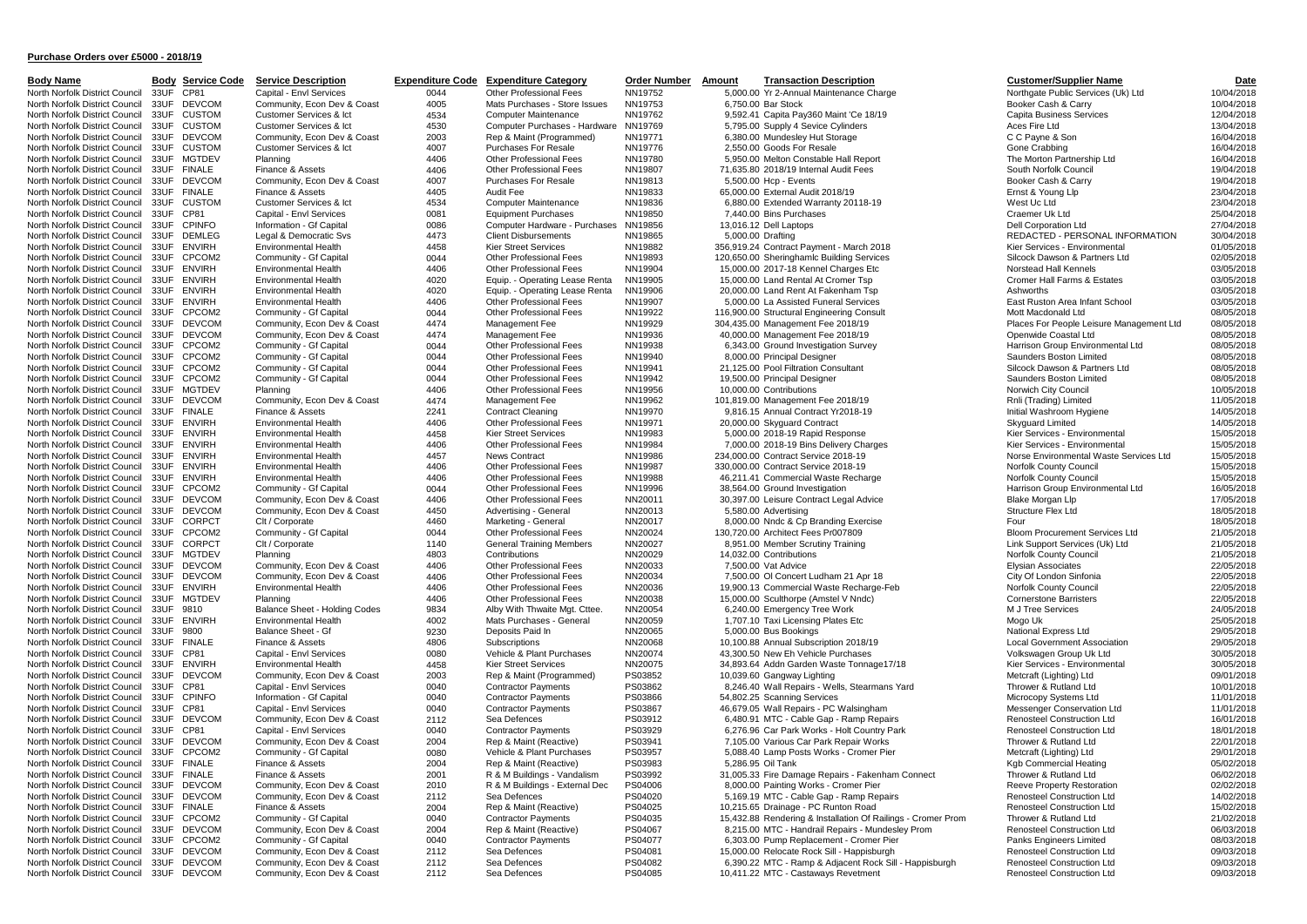| <b>Body Name</b>                                                 | <u>Body</u>  | <u>Service C</u>               |
|------------------------------------------------------------------|--------------|--------------------------------|
| North Norfolk District Council                                   | 33UF         | <b>FINALE</b>                  |
| North Norfolk District Council                                   | 33UF         | <b>DEVCOM</b>                  |
| North Norfolk District Council                                   | 33UF         | <b>DEVCOM</b>                  |
| North Norfolk District Council                                   | 33UF         | DEVCOM                         |
| North Norfolk District Council<br>North Norfolk District Council | 33UF<br>33UF | <b>DEVCOM</b><br><b>DEVCOM</b> |
| North Norfolk District Council                                   | 33UF         | CP81                           |
| North Norfolk District Council                                   | 33UF         | <b>FINALE</b>                  |
| North Norfolk District Council                                   | 33UF         | <b>FINALE</b>                  |
| North Norfolk District Council                                   | 33UF         | <b>DEVCOM</b>                  |
| North Norfolk District Council                                   | 33UF         | <b>DEVCOM</b>                  |
| North Norfolk District Council                                   | 33UF         | DEVCOM                         |
| North Norfolk District Council                                   | 33UF         | DEVCOM                         |
| North Norfolk District Council                                   | 33UF         | <b>FINALE</b>                  |
| North Norfolk District Council                                   | 33UF<br>33UF | <b>DEVCOM</b><br>CP81          |
| North Norfolk District Council<br>North Norfolk District Council | 33UF         | <b>MGTDEV</b>                  |
| North Norfolk District Council                                   | 33UF         | <b>DEMLEG</b>                  |
| North Norfolk District Council                                   | 33UF         | DEVCOM                         |
| North Norfolk District Council                                   | 33UF         | <b>DEVCOM</b>                  |
| North Norfolk District Council                                   | 33UF         | <b>DEVCOM</b>                  |
| North Norfolk District Council                                   | 33UF         | <b>DEMLEG</b>                  |
| North Norfolk District Council                                   | 33UF         | <b>CPINFO</b>                  |
| North Norfolk District Council                                   | 33UF         | <b>MGTDEV</b>                  |
| North Norfolk District Council                                   | 33UF         | <b>MGTDEV</b>                  |
| North Norfolk District Council<br>North Norfolk District Council | 33UF<br>33UF | <b>DEVCOM</b><br><b>CUSTOM</b> |
| North Norfolk District Council                                   | 33UF         | CUSTOM                         |
| North Norfolk District Council                                   | 33UF         | MGTDEV                         |
| North Norfolk District Council                                   | 33UF         | CPCOM2                         |
| North Norfolk District Council                                   | 33UF         | CPCOM2                         |
| North Norfolk District Council                                   | 33UF         | <b>DEVCOM</b>                  |
| North Norfolk District Council                                   | 33UF         | <b>FINALE</b>                  |
| North Norfolk District Council                                   | 33UF         | CPCOM2                         |
| North Norfolk District Council                                   | 33UF         | <b>DEVCOM</b>                  |
| North Norfolk District Council<br>North Norfolk District Council | 33UF<br>33UF | <b>FINALE</b><br>CPCOM2        |
| North Norfolk District Council                                   | 33UF         | <b>DEVCOM</b>                  |
| North Norfolk District Council                                   | 33UF         | DEVCOM                         |
| North Norfolk District Council                                   | 33UF         | DEMLEG                         |
| North Norfolk District Council                                   | 33UF         | CP81                           |
| North Norfolk District Council                                   | 33UF         | CPCOM2                         |
| North Norfolk District Council                                   | 33UF         | <b>ENVIRH</b>                  |
| North Norfolk District Council                                   | 33UF         | <b>ENVIRH</b>                  |
| North Norfolk District Council                                   | 33UF         | CP81                           |
| North Norfolk District Council<br>North Norfolk District Council | 33UF<br>33UF | CORPCT<br><b>DEVCOM</b>        |
| North Norfolk District Council                                   | 33UF         | DEVCOM                         |
| North Norfolk District Council                                   | 33UF         | <b>DEVCOM</b>                  |
| North Norfolk District Council                                   | 33UF         | CPCOM2                         |
| North Norfolk District Council                                   | 33UF         | <b>CP86</b>                    |
| North Norfolk District Council                                   | 33UF         | DEMLEG                         |
| North Norfolk District Council                                   | 33UF         | <b>FINALE</b>                  |
| North Norfolk District Council                                   | 33UF         | <b>FINALE</b>                  |
| North Norfolk District Council<br>North Norfolk District Council | 33UF<br>33UF | CPCOM2<br><b>FINALE</b>        |
| North Norfolk District Council                                   | 33UF         | CPCOM2                         |
| North Norfolk District Council                                   | 33UF         | <b>FINALE</b>                  |
| North Norfolk District Council                                   | 33UF         | <b>FINALE</b>                  |
| North Norfolk District Council                                   | 33UF         | CORPCT                         |
| North Norfolk District Council                                   | 33UF         | CP81                           |
| North Norfolk District Council                                   | 33UF         | CP81                           |
| North Norfolk District Council                                   | 33UF         | CP81                           |
| North Norfolk District Council                                   | 33UF         | <b>CPINFO</b>                  |
| North Norfolk District Council<br>North Norfolk District Council | 33UF<br>33UF | CPRES                          |
| North Norfolk District Council                                   | 33UF         | CUSTOM<br><b>CUSTOM</b>        |
| North Norfolk District Council                                   | 33UF         | <b>CUSTOM</b>                  |
| North Norfolk District Council                                   | 33UF         | <b>CUSTOM</b>                  |
| North Norfolk District Council                                   | 33UF         | <b>CUSTOM</b>                  |
| North Norfolk District Council                                   | 33UF         | <b>CUSTOM</b>                  |
| North Norfolk District Council                                   | 33UF         | <b>DEVCOM</b>                  |

| vice Description                                                                                                 | <u>Expe</u> |
|------------------------------------------------------------------------------------------------------------------|-------------|
| ince & Assets                                                                                                    |             |
| nmunity, Econ Dev & Coast                                                                                        |             |
| nmunity, Econ Dev & Coast                                                                                        |             |
| nmunity, Econ Dev & Coast<br>nmunity, Econ Dev & Coast                                                           |             |
| nmunity, Econ Dev & Coast                                                                                        |             |
| ital - Envl Services                                                                                             |             |
| ince & Assets                                                                                                    |             |
| ince & Assets                                                                                                    |             |
| nmunity, Econ Dev & Coast<br>nmunity, Econ Dev & Coast<br>nmunity, Econ Dev & Coast<br>nmunity, Econ Dev & Coast |             |
|                                                                                                                  |             |
|                                                                                                                  |             |
| ince & Assets                                                                                                    |             |
| nmunity, Econ Dev & Coast                                                                                        |             |
| ital - Envl Services                                                                                             |             |
| ning                                                                                                             |             |
| al & Democratic Svs                                                                                              |             |
| nmunity, Econ Dev & Coast<br>nmunity, Econ Dev & Coast                                                           |             |
| nmunity, Econ Dev & Coast                                                                                        |             |
| al & Democratic Svs                                                                                              |             |
| rmation - Gf Capital                                                                                             |             |
| nning                                                                                                            |             |
| ning                                                                                                             |             |
| nmunity, Econ Dev & Coast                                                                                        |             |
| tomer Services & Ict<br>tomer Services & Ict                                                                     |             |
| ning                                                                                                             |             |
| nmunity - Gf Capital                                                                                             |             |
| nmunity - Gf Capital                                                                                             |             |
| nmunity, Econ Dev & Coast                                                                                        |             |
| ince & Assets                                                                                                    |             |
| nmunity - Gf Capital<br>nmunity, Econ Dev & Coast                                                                |             |
| nce & Assets                                                                                                     |             |
| nmunity - Gf Capital                                                                                             |             |
| nmunity, Econ Dev & Coast                                                                                        |             |
| nmunity, Econ Dev & Coast                                                                                        |             |
| al & Democratic Svs                                                                                              |             |
| ital - Envl Services<br>nmunity - Gf Capital                                                                     |             |
| ironmental Health                                                                                                |             |
| ironmental Health                                                                                                |             |
| ital - Envl Services                                                                                             |             |
| Corporate                                                                                                        |             |
| nmunity, Econ Dev & Coast                                                                                        |             |
| nmunity, Econ Dev & Coast                                                                                        |             |
| nmunity, Econ Dev & Coast<br>nmunity - Gf Capital                                                                |             |
| ital - Coast Protection                                                                                          |             |
| al & Democratic Svs                                                                                              |             |
| ince & Assets                                                                                                    |             |
| ince & Assets                                                                                                    |             |
| nmunity - Gf Capital<br>ince & Assets                                                                            |             |
| nmunity - Gf Capital                                                                                             |             |
| ince & Assets                                                                                                    |             |
| ince & Assets                                                                                                    |             |
| Corporate                                                                                                        |             |
| ital - Envl Services                                                                                             |             |
| ital - Envl Services<br>ital - Envl Services                                                                     |             |
| rmation - Gf Capital                                                                                             |             |
| ources - Gf Capital                                                                                              |             |
| tomer Services & Ict                                                                                             |             |
| tomer Services & Ict                                                                                             |             |
| tomer Services & Ict                                                                                             |             |
| tomer Services & Ict<br>tomer Services & Ict                                                                     |             |
| tomer Services & Ict                                                                                             |             |
| nmunity, Econ Dev & Coast                                                                                        |             |
|                                                                                                                  |             |

Code Service Description Expenditure Code Expenditure Category Coder Number Amount Transaction Description Customer/Supplier Name Date<br>
Finance & Assets 2004 2004 Rep & Maint (Reactive) PS04141 89.900.00 Pier Works - Crome North Norfolk District Council 33UF FINALE Finance & Assets 23/03/2018 2004 Rep & Maint (Reactive) PS04141 89,900.00 Pier Works - Cromer Prom Reeve Property Restoration 23/03/2018 North Norfolk District Council 31,092.00 Lighting Works Happy Valley Metcraft (Lighting) Ltd 28/03/2018 28/03/2018<br>Community, Econ Dev & Coast 2112 Sea Defences PS04157 200157 21,092.00 Lighting Works - Happy Valley Metcra North North North North North 2012 Sea Defences PS04157 9,847.36 MTC - Bacton Apron Slab Repairs Renosteel Construction Ltd 04/04/2018<br>Community, Econ Dev & Coast 2004 Rep & Maint (Reactive) PS04174 8,530.00 Flooring - Cro North North Norfolk District Council 31 North North North District Council 3300 Apple 2004 Device Community, Econ Dev & Coast 2004/2018<br>18/04/2018 18/04/2018 19:10 Other Professional Fees PS04196 9.621.84 Fakenham & North Community, Econ Dev & Coast 4406 Other Professional Fees PS04196 9,621.84 Fakenham & North Walsham Leisure Centres Work Macdonald Macdonald 18/04/2018<br>Community, Econ Dev & Coast 2112 Sea Defences PS04197 35,000.00 Revetme North Norfolk District Council 2112 Sea Defences PS04197 35,000.00 Revetment Works - Bacton Gas Terminal Renosteel Construction Ltd 18/04/2018<br>Capital - Envi Services Construction District Contractor Payments PS04214 5.580 North Norfolk District Council 33UF CP81 Capital - Envl Services 0040 Contractor Payments PS04214 5,580.00 Tariff Signs Structure Flex Ltd Structure Flex Ltd 13/04/2018 North Norfolk District Council 33UF FINALE Finance & Assets 23/04/2018 2041 Contract Cleaning PS04221 9,382.10 Cleaning Services Monthind Ltd Monthind Ltd 23/04/2018 Finance & Assets **1992**<br>
Prop a Maint (Programmed) PS04229 8,311.80 Air Con Units - Reprographics Reprographics Reprographics and the Maint Council 25/04/2018<br>
Community Econ Dev & Coast 2112 Sea Defences PS04245 7.740.61 North North Norfolk District Council 2005/2018<br>Community, Econ Dev & Coast 2004 Rep & Maint (Reactive) PS04254 8.406.26 MTC - Foreshore Revetment Works Renosteel Construction Ltd 02/05/2018 North Norfolk District Council 33UF DEVCOM Community, Econ Dev & Coast 2004 Rep & Maint (Reactive) PS04254 6,406.26 MTC - Foreshore Renostre Renosteel Construction Ltd 08/05/2018 North Norfolk District Council 33UF DEVCOM Community, Econ Dev & Coast 2003 Rep & Maint (Programmed) PS04260 7,000.00 Cromer East Chalet - Door Repairs Shaun Moore 14/05/2018 North Norfolk District Council 20 112 Sea Defences PS04271 11,414.28 MTC - Bacton Revetment Repairs Renosteel Construction Ltd 15/05/2018<br>Produce A Assets 2230 Electricity Reporter Renormal PS04274 11,375.00 Electricity Su Finance & Assets 200 Electricity Ecouncil 2230 Electricity PS04274 11,375.00 Electricity Supply - Rocket House Total Gas & Power 16/05/2018<br>Community Econ Dev & Coast 4406 Other Professional Fees PS04307 6.000.00 Fakenham North North North Norfolk District Council 3406 Other Professional Fees PS04307 6,000.00 Fakenham & North Walsham Leisure Centres Works Mott Macdonald 24/05/2018 24/05/2018<br>Capital - Envi Services 0081 Equipment Purchases North Norfolk District Council 33UF CP81 Capital - Envl Services 0081 Equipment Purchases NN20090 12,006.00 Bin Purchases Craemer Uk Ltd Craemer Uk Ltd 04/06/2018 North Norfolk District Council 33UF MGTDEV Planning 4460 4450 Advertising - General NN20115 24,050.00 Planning Advert Advert Havas People Ltd Havas People Ltd 07/06/2018 Legal & Democratic Svs 4473 Client Disbursements NN20118 13,990.60 Counsel Fees REDACTED - PERSONAL INFORMATION 07/06/2018<br>Community. Econ Dev & Coast 2116 Kier Grounds Maintanance NN20127 4.515.870.00 Kier Contract Yr 201 North Norfolk District Council 33UF DEVCOM Community, Econ Dev & Coast 2116 Kier Grounds Maintanance NN20127 4,515,870.00 Kier Contract Yr 2018-19 Kier Services - Environmental 68/06/2018 North Norfolk District Council 33UF DEVCOM Community, Econ Dev & Coast 8228 Fees - General Services NN20145 6,160.00 Transport Mundesley Huts C C Payne & Son 12/06/2018 North Norfolk District Council 33UF DEVCOM Community, Econ Dev & Coast 4406 Other Professional Fees NN20174 10,958.00 Vat Admin Fee 18/19 Victory Housing Trust 19/06/2018 North Norfolk District Council 33UF DEMLEG Legal & Democratic Svs 1140 General Training Members NN20186 16,375.00 Support For Mti Link Support Services (Uk) Ltd 20/06/2018 North Norfolk District Council 33UF CPINFO Information - Gf Capital 0086 Computer Hardware - Purchases NN20188 20,383.00 50 X Dell Desktops Dell Corporation Ltd Dell Corporation Ltd 21/06/2018 North Norfolk District Council 33UF MGTDEV Planning 21/06/2018 4406 Other Professional Fees NN20193 10,650.00 Nndcapdi140618rer 2006/2018 1dox Software Ltd 21/06/2018 North Norfolk District Council 33UF MGTDEV Planning 21/06/2018 4533 Computer Software Licences NN20194 12,000.00 Nncauul140618rer Idox Software Ltd and 21/06/2018 North Norfolk District Council 33UF DEVCOM Community, Econ Dev & Coast 2101 R & M Grounds - General NN20196 5,720.00 Emergency Tree Work M J Tree Services M J Tree Services 22/06/2018 North Norfolk District Council 33UF CUSTOM Customer Services & Ict 4534 Computer Maintenance NN20204 13,583.00 Annual Maint Cadcorp Computer Aided Development Corporation 25/06/2018 North Norfolk District Council 33UF CUSTOM Customer Services & Ict and 4533 Computer Software Licences NN20220 7,000.00 Additional 50 Concurrent User Toplevel Computing Ltd 27/06/2018 North Norfolk District Council 33UF MGTDEV Planning 1222 New Appointment Advertising NN20224 3,231.92 Havas - Senior Planners Jun18 Havas People Ltd Havas People Ltd 27/06/2018 North Norfolk District Council 33UF CPCOM2 Community - Gf Capital 0044 Other Professional Fees NN20234 5,950.00 Transport Survey Mott Macdonald Ltd Macdonald Ltd 29/06/2018 North Norfolk District Council 33UF CPCOM2 Community - Gf Capital 0044 Other Professional Fees NN20235 12,120.00 Acoustic Survey Mott Macdonald Ltd Macdonald Ltd 29/06/2018 Community, Econ Dev & Coast 2112 Sea Defences PCO4316 8,593.14 MTC - Cable Gap Revetment Works Renosteel Construction Ltd 31/05/2018<br>Poten Caters Assets And Andre And Andre Contenent Recharges PS04345 6.000.00 Hospitality North Norfolk District Council 33UF FINALE Finance & Assets 4121 Canteen Recharges PS04345 6,000.00 Hospitality Recharges 2018-19 Caterservice Ltd Caterservice Ltd 11/06/2018 North Norfolk District Council 33UF CPCOM2 Community - Gf Capital 0040 Contractor Payments PS04370 6,165.00 Educational Panel Design Ugly Studios Ugly Studios 19/06/2018 North Norfolk District Council 2004 Rep & Maint (Reactive) PS04371 40,000.00 Painting To West End Sheringham Railings Jay Scaffolding Ltd 19/06/2018<br>Privatice & Assets Caterservice Ltd 4474 Management Fee PS04386 15.150.00 Einance & Assets and the Management Fee 1984386 15,150.00 NNDC Cromer - Catering Service Caterservice Ltd Caterservice Ltd 29/06/2018<br>Community - Gr Capital 1990/2018 Contractor Payments PS04402 15,436.00 Marketing Strateg North Norfolk District Council 33UF CPCOM2 Community - Gf Capital 0040 Contractor Payments PS04402 15,436.00 Marketing Strategy Whistlejacket London Ltd 29/06/2018 North Norfolk District Council 33UF DEVCOM Community, Econ Dev & Coast 2200 Rent/Hire Of Buildings NN20284 30,670.00 Nw Jua 18/19 North Walsham High School 09/07/2018 North Norfolk District Council 33UF DEVCOM Community, Econ Dev & Coast 2200 Rent/Hire Of Buildings NN20285 13,210.25 Nw Jua 17/18 North Walsham High School 09/07/2018 North Norfolk District Council 33UF DEMLEG Legal & Democratic Svs 4531 Computer Purchases - Software NN20286 5,255.18 Annual Licence Fee Iken Business Ltd Iken Business Ltd 09/07/2018 North Norfolk District Council 33UF CP81 Capital - Envl Services 0081 Equipment Purchases NN20298 12,006.00 Bins Purchases Craemer Uk Ltd Craemer Uk Ltd 11/07/2018 North North Norfolk District Council 2007/2018<br>12/07/2018 Community - Granders Council 31 Council 31 Council 34UF Council 33UF Council 2007/2018 16/07/2018<br>16/07/2018 16/07/2018 Council 23.318.01 17-18 Vo Works & Rapid Res North Norfolk District Council 33UF ENVIRH Environmental Health 4458 Kier Street Services NN20309 23,318.01 17-18 Vo Works & Rapid Respons Kier Services - Environmental 16/07/2018 North Norfolk District Council 33UF ENVIRH Environmental Health 4458 Kier Street Services NN20310 31,100.56 Dec17-Mar18 Step-Up Payment Kier Services - Environmental 16/07/2018 North Norfolk District Council 33UF CP81 Capital - Envl Services 0081 Equipment Purchases NN20312 12,006.60 Bin Purchases Craemer Uk Ltd Craemer Uk Ltd 16/07/2018 North Norfolk District Council 33UF CORPCT Clt / Corporate 4460 Marketing - General NN20327 15,420.00 NNDC Branding Project Four Four Four 18/07/2018 North Norfolk District Council 33UF DEVCOM Community, Econ Dev & Coast 4804 Grants NN20347 38,000.00 Arts Grant - Slt Sheringham Little Theatre 23/07/2018 Community, Econ Dev & Coast 4406 Other Professional Fees NN20349 26,071.00 Paston 600 Concert Community Community, Econ Dev & Coast 24/07/2018 26,071.00 Paston 600 Concert Concert Community Community From Devia Concert Coa North Norfolk District Council 33UF DEVCOM Community, Econ Dev & Coast 2112 Sea Defences NN20361 30,000.00 Walcott Flood Alleviation P2 Renosteel Construction Ltd 24/07/2018 Community - Gf Capital 25/07/2018 Council 33UT Community - Gf Capital 25/07/2018<br>Capital - Coast Protection 2004 Other Professional Fees NN20370 13.500.00 Perenco Chalk Bed Survey 2012 Perenco Uk Ltd Perenco Uk Ltd 25/07/2 North Norfolk District Council 33UF CP86 Capital - Coast Protection 0044 Other Professional Fees NN20370 13,500.00 Perenco Chalk Bed Survey Perenco Uk Ltd Perenco Uk Ltd 25/07/2018 North Norfolk District Council 231/07/2018 North North Norfolk District Council 31/07/2018<br>Privance & Assets 2003 Rep. & Maint (Programmed) PS04424 6,525.20 Parklands - Skip Hire Council Support Services (Uk) Ltd 31/07/201 North Norfolk District Council 33UF FINALE Finance & Assets 2003 Rep & Maint (Programmed) PS04424 6,525.20 Parklands - Skip Hire Parkers Skip Hire Parkers Skip Hire Parkers Skip Hire Ltd Finance & Assets 2003 Rep & Maint (Programmed) PS04427 24,751.50 PC Wells Quay - Refurbishment Reeve Property Restoration 26/07/2018<br>Community - Gf Capital 2003 Materials PS04453 BOSCOLL Community - Section 05/07/2018 Community - Gf Capital 20039 Materials Council 33UF Council 2014 Capital Business Council 33UF Community - Gf Capital 2007/2018<br>Private Brown Capital 13/07/2018 Capiteen Recharges PS04461 9,000.00 Canteen Running Costs - C Einance & Assets 1988 March 2002 12:1 Canteen Recharges PS04461 9,000.00 Canteen Running Costs - Cromer Offices Caterservice Ltd 17/07/2018 17/07/2018<br>Community - Gr Capital 1999 0.0040 Contractor Payments PS04479 42.779.0 North North North North North North District Council 33UF Council 33UF Council 24/07/2018<br>1991 Council 33UF Council 34/07/2018 5000.00 Concerto Annual Support 17/18 2010 Concerto 24/07/2018 North North North Norfolk District Council Council 24/06 Other Professional Fees PS04481 6,000.00 Concerto Annual Support 17/18 Concerto Concerto 24/07/2018<br>2003 Rep & Maint (Programmed) PS04488 15.000.00 Parklands Clearan Porth North Norfolk District Council 2003 Rep & Maint (Programmed) PS04488 15,000.00 Parklands Clearance Works Jay Scaffolding Ltd Jay Scaffolding Ltd 25/07/2018<br>Clt / Corporate 21/08/2018 21/08/2018 Referred Printing NN20 North Norfolk District Council 33UF CORPCT Clt / Corporate 4302 External Printing NN20508 18,859.67 Initial Hefs Print Post Electoral Reform Services 21/08/2018 North Norfolk District Council 33UF CP81 Capital - Envl Services 0040 Contractor Payments PS04579 89,285.66 Car Park Resurfacing G T Rochester Plant Ltd 22/08/2018 North Norfolk District Council 33UF CP81 Capital - Envl Services 0081 Equipment Purchases NN20418 6,441.00 Bins Purchases Egbert H Taylor & Co Ltd 06/08/2018 North Norfolk District Council 33UF CP81 Capital - Envl Services 0081 Equipment Purchases NN20419 9,462.55 Bins Purchases Ese World Limited Ese World Limited 06/08/2018 North Norfolk District Council 33UF CPINFO Information - Gf Capital 0040 Contractor Payments PS04552 41,666.00 Back Scanning Of Files Microcopy Systems Ltd Microcopy Systems Ltd 15/08/2018 North North North Norfolk District Council 24/08/2018<br>North North North American District Council 24/08/2018 PS04582 7,876.80 Kite Tables Committee Room Millar West<br>Customer Services & Ict 4533 Computer Software Licences N North Norfolk District Council 33UF CUSTOM Customer Services & Ict 4533 Computer Software Licences NN20404 5,550.00 Annual Licence Top Level Toplevel Computing Ltd Toplevel Computing Ltd 02/08/2018 Customer Services & Ict **ADV** 4533 Computer Software Licences NN20429 5,120.00 Cadcorp Software Upgrades Computer Aided Development Corporation 06/08/2018<br>Customer Services & Ict 4533 Computer Software Licences NN20445 17. North Norfolk District Council 33UF CUSTOM Customer Services & Ict 4533 Computer Software Licences NN20445 17,825.00 Upgrade To Openportal Civica Uk Limited Civica Uk Limited 07/08/2018 North Norfolk District Council 33UF CUSTOM Customer Services & Ict 4533 Computer Software Licences NN20454 6,500.00 Locata Costs Locata Costs Ltd Locata (Housing Services) Ltd 09/08/2018 Customer Services & Ict https://www.computer Software Licences NN20455 10,000.00 Locata Main Scheme Locata Main Scheme Locata (Housing Services) Ltd 09/08/2018 09/08/2018<br>Customer Services & Ict https://www.computer Softwa NORTH NORFOLK DISTRICT COUNCIL 33UF COUNCIL 24/08/2018<br>PS04575 7.405.00 Sheringham Pumphouse - Painting Computer Conputer Aided Development Corporation 22/08/2018 North North North Act District Council 34 UP Development Dec PS04575 7,405.00 Sheringham Pumphouse - Painting C Godfrey Ltd 2010 R & M Buildings - External Dec PS04575 7,405.00 Sheringham Pumphouse - Painting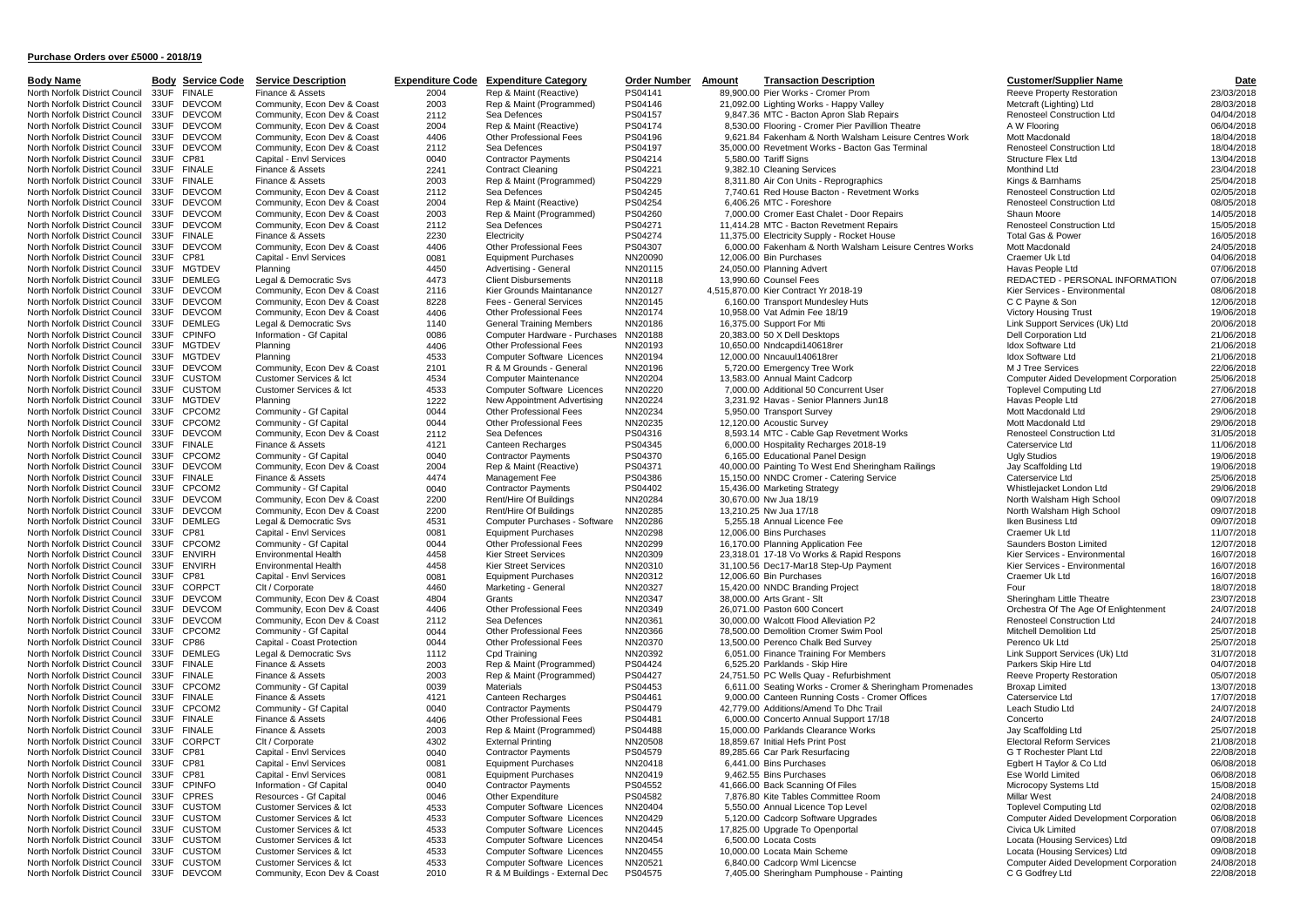| <b>Body Name</b>                                                                         | <b>Body Service Code</b> | <b>Service Description</b>                                        |              | <b>Expenditure Code Expenditure Category</b>              | <b>Order Number</b> Amount | <b>Transaction Description</b>                                            | <b>Customer/Supplier Name</b>                                              | Date                     |
|------------------------------------------------------------------------------------------|--------------------------|-------------------------------------------------------------------|--------------|-----------------------------------------------------------|----------------------------|---------------------------------------------------------------------------|----------------------------------------------------------------------------|--------------------------|
| North Norfolk District Council                                                           | 33UF DEVCOM              | Community, Econ Dev & Coast                                       | 2112         | Sea Defences                                              | PS04550                    | 8.354.79 Cromer East to West Grovnes Works                                | <b>Renosteel Construction Ltd</b>                                          | 14/08/2018               |
| North Norfolk District Council                                                           | <b>DEVCOM</b><br>33UF    | Community, Econ Dev & Coast                                       | 2112         | Sea Defences                                              | PS04551                    | 7,500.00 Various Coastal Protection Works                                 | Renosteel Construction Ltd                                                 | 14/08/2018               |
| North Norfolk District Council 33UF DEVCOM                                               |                          | Community, Econ Dev & Coast                                       | 4406         | Other Professional Fees                                   | NN20497                    | 5.255.89 IHAT Co-ordinater Costs                                          | Borough Council Of Kings Lynn & West Norfolk                               | 17/08/2018               |
| North Norfolk District Council 33UF DEVCOM                                               |                          | Community, Econ Dev & Coast                                       | 4803         | Contributions                                             | NN20405                    | 7,200.00 Visit Norfolk Marketing 18-19                                    | Visit East Anglia Ltd                                                      | 02/08/2018               |
| North Norfolk District Council 33UF DEVCOM                                               |                          | Community, Econ Dev & Coast                                       | 4803         | Contributions                                             | NN20527                    | 5,900.00 Gogo Hares                                                       | <b>Break Charity</b>                                                       | 29/08/2018               |
| North Norfolk District Council 33UF ENVIRH                                               |                          | Environmental Health                                              | 4406         | Other Professional Fees                                   | NN20496                    | 6,800.00 2018 Greenbuild                                                  | Bailey'S Of Norfolk                                                        | 17/08/2018               |
| North Norfolk District Council 33UF FINALE                                               |                          | Finance & Assets                                                  | 2003         | Rep & Maint (Programmed)                                  | PS04539                    | 8,000.00 Carpet Tiles                                                     | Reeve Property Restoration                                                 | 13/08/2018               |
| North Norfolk District Council 33UF MGTDEV                                               |                          | Planning                                                          | 4406         | Other Professional Fees                                   | NN20431                    | 5,683.40 Aylsham/Greens Rd N Walsham                                      | <b>Cornerstone Barristers</b>                                              | 07/08/2018               |
| North Norfolk District Council 33UF CP81                                                 |                          | Capital - Envl Services                                           | 0039<br>0081 | Materials                                                 | PS04629                    | 13,332.00 Car Park Machines                                               | Parkeon Ltd<br>Craemer Uk Ltd                                              | 13/09/2018<br>03/09/2018 |
| North Norfolk District Council 33UF CP81<br>North Norfolk District Council 33UF CP86     |                          | Capital - Envl Services<br>Capital - Coast Protection             | 0044         | <b>Equipment Purchases</b><br>Other Professional Fees     | NN20559<br>NN20657         | 12,006.00 Bins Purchases<br>13,472.00 Marine Licence Fees                 | Marine Management Organisation                                             | 20/09/2018               |
| North Norfolk District Council 33UF CPCOM2                                               |                          | Community - Gf Capital                                            | 0044         | Other Professional Fees                                   | NN20672                    | 39,802.35 Resurfacing Wks Cromer Acad                                     | Mitchell Demolition Ltd                                                    | 25/09/2018               |
| North Norfolk District Council 33UF CPINFO                                               |                          | Information - Gf Capital                                          | 0083         | Comp Software - Purchase                                  | NN20685                    | 11,650.00 Additional Software                                             | Idox Software Ltd                                                          | 27/09/2018               |
| North Norfolk District Council 33UF CUSTOM                                               |                          | Customer Services & Ict                                           | 4530         | Computer Purchases - Hardware                             | NN20590                    | 29,997.26 Backup Servers                                                  | Virso Ltd                                                                  | 07/09/2018               |
| North Norfolk District Council 33UF CUSTOM                                               |                          | Customer Services & Ict                                           | 4533         | Computer Software Licences                                | NN20675                    | 32,548.81 Annual Maint Civica Randb                                       | Civica Uk Limited                                                          | 26/09/2018               |
| North Norfolk District Council 33UF CUSTOM                                               |                          | Customer Services & Ict                                           | 4534         | Computer Maintenance                                      | NN20687                    | 10,058.43 Checkpoint Renewal 18/19                                        | Network Surety Ltd                                                         | 28/09/2018               |
| North Norfolk District Council 33UF DEVCOM                                               |                          | Community, Econ Dev & Coast                                       | 2112         | Sea Defences                                              | NN20581                    | 5,277.82 Retention Payment                                                | Renosteel Construction Ltd                                                 | 05/09/2018               |
| North Norfolk District Council 33UF DEVCOM                                               |                          | Community, Econ Dev & Coast                                       | 4406         | Other Professional Fees                                   | NN20625                    | 5,460.00 Emergency Tree Work                                              | M J Tree Services                                                          | 13/09/2018               |
| North Norfolk District Council 33UF DEVCOM                                               |                          | Community, Econ Dev & Coast                                       | 4406         | Other Professional Fees                                   | PS04614                    | 23,100.00 Cromer Pier - Substructure Works                                | Hemsley Orrell Partnership                                                 | 10/09/2018               |
| North Norfolk District Council 33UF FINALE                                               |                          | Finance & Assets                                                  | 2241         | <b>Contract Cleaning</b>                                  | PS04612                    | 6,000.00 Cleaning Services & Linen Hire                                   | Norfolk Cleaning Ltd                                                       | 10/09/2018               |
| North Norfolk District Council 33UF MGTDEV                                               |                          | Planning                                                          | 1102         | Qual Training                                             | NN20627                    | 7,300.00 Univsersity Fees                                                 | University Of Westminster                                                  | 14/09/2018               |
| North Norfolk District Council 33UF MGTDEV                                               |                          | Planning                                                          | 4406         | Other Professional Fees                                   | NN20651                    | 7,233.00 Beeches - Enfrocement Appeal                                     | <b>Cornerstone Barristers</b>                                              | 19/09/2018               |
| North Norfolk District Council 33UF CP86<br>North Norfolk District Council 33UF CP86     |                          | Capital - Coast Protection<br>Capital - Coast Protection          | 0044<br>0121 | Other Professional Fees<br><b>Contributions Other</b>     | NN20758<br>NN20826         | 70,001.00 Cdm, Post Tender Design Etc.<br>16,650.11 Shell Stage 2.2 Final | Haskoning Uk Ltd<br>Shell Uk Exploration & Production Ltd                  | 12/10/2018<br>25/10/2018 |
| North Norfolk District Council 33UF CPCOM2                                               |                          | Community - Gf Capital                                            | 0040         | <b>Contractor Payments</b>                                | PS04672                    | 120,000.00 Development of App And Digital Content                         | Jam Creative Studios Ltd                                                   | 01/10/2018               |
| North Norfolk District Council 33UF CPCOM2                                               |                          | Community - Gf Capital                                            | 0040         | <b>Contractor Payments</b>                                | PS04693                    | 366,330.00 Cromer Pier - Works to Substructure                            | Uk Industrial Services Ltd                                                 | 10/10/2018               |
| North Norfolk District Council 33UF CPCOM2                                               |                          | Community - Gf Capital                                            | 0040         | <b>Contractor Payments</b>                                | PS04752                    | 8,919.28 Painting of Fair Meadow House Itteringham                        | <b>Bell Decorating Group Ltd</b>                                           | 29/10/2018               |
| North Norfolk District Council 33UF CPCOM2                                               |                          | Community - Gf Capital                                            | 0044         | Other Professional Fees                                   | NN20725                    | 6,536.00 Bloom Framework Fee                                              | Bloom Procurement Services Ltd                                             | 05/10/2018               |
| North Norfolk District Council                                                           | 33UF CPCOM2              | Community - Gf Capital                                            | 0044         | Other Professional Fees                                   | NN20754                    | 22,000.00 Community Sports Hub                                            | Collinson Plc                                                              | 11/10/2018               |
| North Norfolk District Council 33UF CPCOM2                                               |                          | Community - Gf Capital                                            | 0080         | Vehicle & Plant Purchases                                 | NN20859                    | 22,710.00 Countryside Machinery                                           | Fnr Machinery Ltd                                                          | 31/10/2018               |
| North Norfolk District Council 33UF CPINFO                                               |                          | Information - Gf Capital                                          | 0083         | Comp Software - Purchase                                  | NN20731                    | 46,882.91 Oracle Licences - Efin V5.1                                     | <b>Advanced Business Solutions</b>                                         | 08/10/2018               |
| North Norfolk District Council 33UF DEVCOM                                               |                          | Community, Econ Dev & Coast                                       | 2112         | Sea Defences                                              | PS04700                    | 11,966.70 MTC - Bacton Revetment Repairs                                  | Renosteel Construction Ltd                                                 | 12/10/2018               |
| North Norfolk District Council 33UF DEVCOM                                               |                          | Community, Econ Dev & Coast                                       | 2112         | Sea Defences                                              | PS04742                    | 7,559.80 Ostens Revetment Bays 1-5                                        | Renosteel Construction Ltd                                                 | 25/10/2018               |
| North Norfolk District Council 33UF DEVCOM                                               |                          | Community, Econ Dev & Coast                                       | 2200         | Rent/Hire Of Buildings                                    | NN20785                    | 18,900.30 Rent/Hire Of Building                                           | <b>Inspiration Trust</b>                                                   | 16/10/2018               |
| North Norfolk District Council 33UF DEVCOM                                               |                          | Community, Econ Dev & Coast                                       | 4803         | Contributions                                             | NN20740                    | 17,000.00 Vnn Marketing Campaign 18-19                                    | Visit North Norfolk Coast & Countryside Ltd                                | 09/10/2018               |
| North Norfolk District Council 33UF ENVIRH                                               |                          | <b>Environmental Health</b>                                       | 4406         | Other Professional Fees                                   | NN20808                    | 7,689.00 5 Year Cartridge Replacement                                     | Earthsense Systems Ltd                                                     | 22/10/2018               |
| North Norfolk District Council 33UF FINALE                                               |                          | Finance & Assets<br>Finance & Assets                              | 4406<br>4803 | Other Professional Fees<br>Contributions                  | PS04749<br>NN20855         | 6,305.00 Concept Scheme: Toilets at The Leas & Melborune Slope            | Gleeds Advisory Ltd                                                        | 26/10/2018<br>30/10/2018 |
| North Norfolk District Council 33UF FINALE<br>North Norfolk District Council 33UF MGTDEV |                          | Planning                                                          | 4530         | Computer Purchases - Hardware                             | NN20825                    | 7,000.00 Funding 2018/19<br>10,450.02 Dell; 15 laptops, 7docks, 10bags    | New Anglia Local Enterprise Partnership Ltd<br><b>Dell Corporation Ltd</b> | 25/10/2018               |
| North Norfolk District Council 33UF MGTDEV                                               |                          | Planning                                                          | 4407         | Consultancy Fees - General                                | NN20869                    | 5,084.20 Consultancy                                                      | Andrew Ashcroft Planning Limited                                           | 01/11/2018               |
| North Norfolk District Council 33UF CPCOM2                                               |                          | Community - Gf Capital                                            | 0044         | Other Professional Fees                                   | NN20875                    | 15,534.00 Elec Supply Connection Works                                    | Uk Power Networks                                                          | 01/11/2018               |
| North Norfolk District Council 33UF CPINFO                                               |                          | Information - Gf Capital                                          | 0086         | Computer Hardware - Purchases                             | NN20884                    | 43,858.00 4 X Physical Servers                                            | Virso Ltd                                                                  | 02/11/2018               |
| North Norfolk District Council 33UF DEVCOM                                               |                          | Community, Econ Dev & Coast                                       | 4474         | Management Fee                                            | NN20905                    | 22,287.81 Cark Parks 2018                                                 | Borough Council Of Kings Lynn & West Norfolk                               | 08/11/2018               |
| North Norfolk District Council 33UF CUSTOM                                               |                          | Customer Services & Ict                                           | 4531         | Computer Purchases - Software                             | NN20922                    | 8,250.00 LTHC PSN 2018/19                                                 | Pentest People Ltd                                                         | 14/11/2018               |
| North Norfolk District Council 33UF CP81                                                 |                          | Capital - Envl Services                                           | 0081         | <b>Equipment Purchases</b>                                | NN20924                    | 12,227.00 Bin Purchases                                                   | SSI Schaefer Ltd                                                           | 14/11/2018               |
| North Norfolk District Council 33UF DEVCOM                                               |                          | Community, Econ Dev & Coast                                       | 4407         | Consultancy Fees - General                                | NN20929                    | 5,000.00 Walcott Nfm                                                      | Norfolk Rivers Internal Drainage Board                                     | 15/11/2018               |
| North Norfolk District Council 33UF DEVCOM                                               |                          | Community, Econ Dev & Coast                                       | 2200         | Rent/Hire Of Buildings                                    | NN20952                    | 18,900.30 Cromer Academy                                                  | <b>Inspiration Trust</b>                                                   | 22/11/2018               |
| North Norfolk District Council 33UF CUSTOM                                               |                          | <b>Customer Services &amp; Ict</b>                                | 4533         | Computer Software Licences                                | NN20958                    | 9,735.70 Escalla Renewal Licence                                          | Escalla                                                                    | 22/11/2018               |
| North Norfolk District Council 33UF CUSTOM                                               |                          | <b>Customer Services &amp; Ict</b>                                | 4531         | Computer Purchases - Software                             | NN20959                    | 11,830.98 La Data Sharing Civica                                          | Civica Openrevenues                                                        | 22/11/2018               |
| North Norfolk District Council 33UF CUSTOM                                               |                          | <b>Customer Services &amp; Ict</b>                                | 4531<br>4000 | Computer Purchases - Software                             | NN20960                    | 12,500.00 Gdpr Management Civica                                          | Civica Openrevenues                                                        | 22/11/2018<br>23/11/2018 |
| North Norfolk District Council 33UF DEVCOM<br>North Norfolk District Council 33UF CUSTOM |                          | Community, Econ Dev & Coast<br><b>Customer Services &amp; Ict</b> | 4533         | <b>Equipment Purchases</b><br>Computer Software Licences  | NN20961<br>NN20969         | 7,000.00 Joint Usetrampolines<br>47,453.00 Kaspersky Endpoint             | <b>Inspiration Trust</b><br>Epic Network Support Ltd                       | 26/11/2018               |
| North Norfolk District Council 33UF ENVIRH                                               |                          | Environmental Health                                              | 4457         | <b>News Contract</b>                                      | NN20989                    | 5,730.00 Smoothing Mechanism Payment                                      | <b>Breckland Council</b>                                                   | 28/11/2018               |
| North Norfolk District Council 33UF MGTDEV                                               |                          | Planning                                                          | 4406         | Other Professional Fees                                   | NN20990                    | 14,283.00 Scaffolding Cost Walsingham                                     | R & J Hogg Ltd                                                             | 29/11/2018               |
| North Norfolk District Council 33UF CPCOM2                                               |                          | Community - Gf Capital                                            | 0044         | Other Professional Fees                                   | NN20998                    | 51,471.00 SBA Stage 4A + Framework Fees                                   | Bloom Procurement Services Ltd                                             | 29/11/2018               |
| North Norfolk District Council 33UF CPCOM2                                               |                          | Community - Gf Capital                                            | 0044         | Other Professional Fees                                   | NN21001                    | 5,949.83 Gas Scheme Service Alteration                                    | Cadent Gas Ltd                                                             | 30/11/2018               |
| North Norfolk District Council 33UF FINALE                                               |                          | Finance & Assets                                                  | 3000         | Vehicle Purchase                                          | PS04781                    | 15,793.26 Van Purchase                                                    | Duff Morgan Norwich                                                        | 02/11/2018               |
| North Norfolk District Council 33UF CPRES                                                |                          | Resources - Gf Capital                                            | 0040         | <b>Contractor Payments</b>                                | PS04785                    | 607,000.00 NNDC Cromer - Roofing and Glazing Works                        | Reeve Property Restoration                                                 | 31/10/2018               |
| North Norfolk District Council 33UF DEVCOM                                               |                          | Community, Econ Dev & Coast                                       | 2112         | Sea Defences                                              | PS04793                    | 5,000.00 Walcott Inclined Sea Wall Revetment Rep                          | Renosteel Construction Ltd                                                 | 08/11/2018               |
| North Norfolk District Council 33UF DEVCOM                                               |                          | Community, Econ Dev & Coast                                       | 2003         | Rep & Maint (Programmed)                                  | PS04802                    | 12,810.00 Car Park Height Barriers                                        | EDS (Electrical Data Security) Ltd                                         | 08/11/2018               |
| North Norfolk District Council 33UF CUSTOM                                               |                          | <b>Customer Services &amp; Ict</b>                                | 2241         | <b>Contract Cleaning</b>                                  | PS04813                    | 13,134.94 Contract Cleaning                                               | <b>Monthind Ltd</b>                                                        | 12/11/2018               |
| North Norfolk District Council 33UF CPRES                                                |                          | Resources - Gf Capital                                            | 0044         | <b>Other Professional Fees</b>                            | PS04834                    | 6,000.00 NNDC Cromer - High Level Glazing                                 | Daniel Connal Partnership                                                  | 16/11/2018               |
| North Norfolk District Council 33UF DEVCOM                                               |                          | Community, Econ Dev & Coast                                       | 2003         | Rep & Maint (Programmed)                                  | PS04865                    | 7,652.95 Cromer Pier - Fire Alam Alterationa                              | <b>Bbc Fire Protection Limited</b>                                         | 23/11/2018               |
| North Norfolk District Council 33UF CPINFO                                               |                          | Information - Gf Capital                                          | 0040         | Contractor Payments                                       | PS04896                    | 5,500.00 NNDC Cromer - Basement Clearing Works                            | REDACTED - PERSONAL INFORMATION                                            | 27/11/2018               |
| North Norfolk District Council 33UF CORPCT                                               |                          | Clt / Corporate                                                   | 4406         | <b>Other Professional Fees</b>                            | NN21087                    | 10727.50 IIP Review Package                                               | Investors In People Uk                                                     | 17/12/2018               |
| North Norfolk District Council 33UF CPCOM2<br>North Norfolk District Council 33UF CPCOM2 |                          | Community - Gf Capital<br>Community - Gf Capital                  | 0043<br>0044 | <b>Technical Services Fees</b><br>Other Professional Fees | PS04942<br>NN21005         | 10330.00 Landscape Design Services<br>7000.00 Architect Fees              | Elwood Landscape Design Ltd<br>Saunders Boston Limited                     | 12/12/2018<br>03/12/2018 |
| North Norfolk District Council 33UF CPCOM2                                               |                          | Community - Gf Capital                                            | 0044         | Other Professional Fees                                   | NN21044                    | 31188.03 Gas Scheme Service Alteration                                    | Cadent Gas Ltd                                                             | 10/12/2018               |
| North Norfolk District Council 33UF CPCOM2                                               |                          | Community - Gf Capital                                            | 0044         | Other Professional Fees                                   | NN21053                    | 35047.20 Addn Gi Stage 1                                                  | Harrison Group Environmental Ltd                                           | 11/12/2018               |
| North Norfolk District Council 33UF CPCOM2                                               |                          | Community - Gf Capital                                            | 0044         | <b>Other Professional Fees</b>                            | NN21067                    | 7540.50 Highway Works Approval                                            | Norfolk County Council                                                     | 13/12/2018               |
| North Norfolk District Council 33UF CPCOM2                                               |                          | Community - Gf Capital                                            | 0048         | <b>Legal Fees</b>                                         | NN21089                    | 5304.00 Legal Advice                                                      | Hayes & Storr                                                              | 17/12/2018               |
| North Norfolk District Council 33UF CPCOM2                                               |                          | Community - Gf Capital                                            | 0048         | <b>Legal Fees</b>                                         | NN21131                    | 5000.00 Legal Fees                                                        | Stone King Llp                                                             | 21/12/2018               |